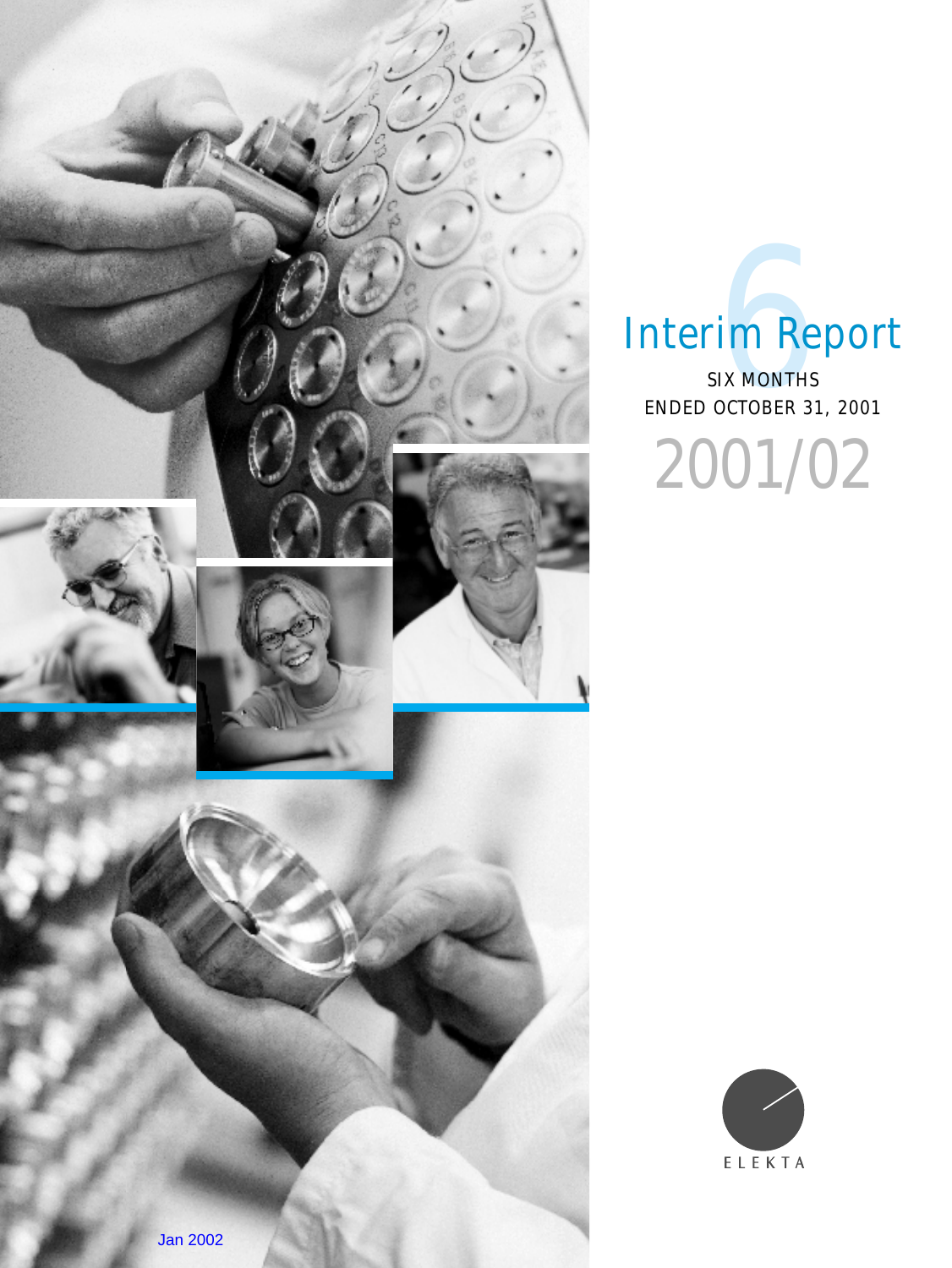## Interim Report Six months ended October 31, 2001

- **Operating profit improved by SEK 102 M to SEK 80 M (loss: 22), and the operating margin increased to 6 percent (neg.: 2).**
- **The positive trend of order bookings continued in most markets, up 35 percent to SEK 1,344 M (995).**
- **Net sales rose 39 percent to SEK 1,232 M (884).**
- **Full-year earnings for fiscal year 2001/02 are expected to show a distinct improvement compared with the preceding fiscal year.**

Elekta's strategy is to provide clinically effective and costeffecient solutions and services for improved management of cancer and brain disorders aimed at enhanced quality of life.

#### **Market**

Despite the worldwide economic downturn, the healthcare market continued to invest in Elekta's clinically effective and cost-efficient treatment methods for cancer and brain disorders. Elekta has a sophisticated, hightechnology product range based on precision radiation in both of these treatment areas.

The development of treatment methods for cancer is focusing increasingly on high-precision radiation treatment. Elekta is a leading supplier of solutions for highprecision radiation, such as intensity modulated radiation therapy (IMRT). IMRT enables the radiation dose to be more precisely adapted to the tumor's three-dimensional shape and specific radiation sensitivity, without healthy tissue being damaged, thereby improving the patient's treatment result and quality of life.

Demand for non-invasive radiosurgery is growing. Today, some 235 people out of every million suffer from brain disorders that are suitable for radiosurgery using Leksell Gamma Knife®. The areas of illness in which radiosurgery is rising sharply are certain tumors in the brain, and functional disorders. Radiosurgery using Leksell Gamma Knife is characterized by the quality of care and cost efficiency, as well as it being very patient-friendly.

#### **Order bookings and order backlog**

Order bookings progressed favorably during the first six months, with an increase of 35 percent to SEK 1,344 M (995). Neurosurgery products rose 43 percent to SEK 486 M (339) and oncology products by 31 percent to SEK 858 M (656). The order bookings during the second quarter were influenced by the current uncertain world political situation.

On a rolling 12-month basis, order bookings amounted to SEK 2,751 M, an increase of 29 percent.

Group order backlog rose 10 percent, and amounted to SEK 2,332 M at October 31, 2001 compared with SEK 2,112 M at April 30, 2001.

#### Steady order bookings in Europe

Order bookings in Europe during the first six months were up 6 percent to SEK 559 M (526). Considerable



#### **ORDER BOOKINGS**

| <b>SEK M</b>                | 0 <sub>2</sub><br>2001/02 | 0 <sub>2</sub><br>2000/01 | 6 mon.<br>2001/02 | 6 mon. change<br>2000/01 | %    |
|-----------------------------|---------------------------|---------------------------|-------------------|--------------------------|------|
| Europe, Middle East, Africa | 271                       | 340                       | 559               | 526                      | 6    |
| North & South America       | 228                       | 127                       | 480               | 246                      | 95   |
| Japan                       | 103                       | 102                       | 114               | 115                      | $-1$ |
| Asia excl Japan             | 39                        | 83                        | 191               | 108                      | 77   |
| Group                       | 641                       | 652                       | 1.344             | 995                      | 35   |
| of which                    |                           |                           |                   |                          |      |
| Oncology                    | 378                       | 405                       | 858               | 656                      | 31   |
| Neurosurgery                | 263                       | 247                       | 486               | 339                      | 43   |

investments are in progress, primarily in Italy and the Netherlands, in the development of cancer care. The investment rate in the UK has declined following substantial investments during the preceding fiscal year. This explains the reduction in order bookings during the second quarter compared with the second quarter a year earlier. The German market is characterized by a low investment rate in hospital care, pending the introduction of a new compensation system. Order bookings for neurosurgery products progressed favorably, although the trend started from a low level.

#### Positive trend in the US

Strong demand in the US, primarily for Leksell Gamma Knife, resulted in order bookings rising 95 percent, amounting to SEK 480 M (246). Order bookings for oncology products rose sharply compared with the preceding year. The aftermarket for both product areas also progressed favorably.

#### Weak Japanese economy

Order bookings in Japan totaled SEK 114 M (115). Investments in health care in Japan usually occur during the third and fourth quarter of Elekta's fiscal year. Elekta has received approval to distribute its new generation Leksell Gamma Knife C in Japan. The market reflects the sluggish economic trend in Japan.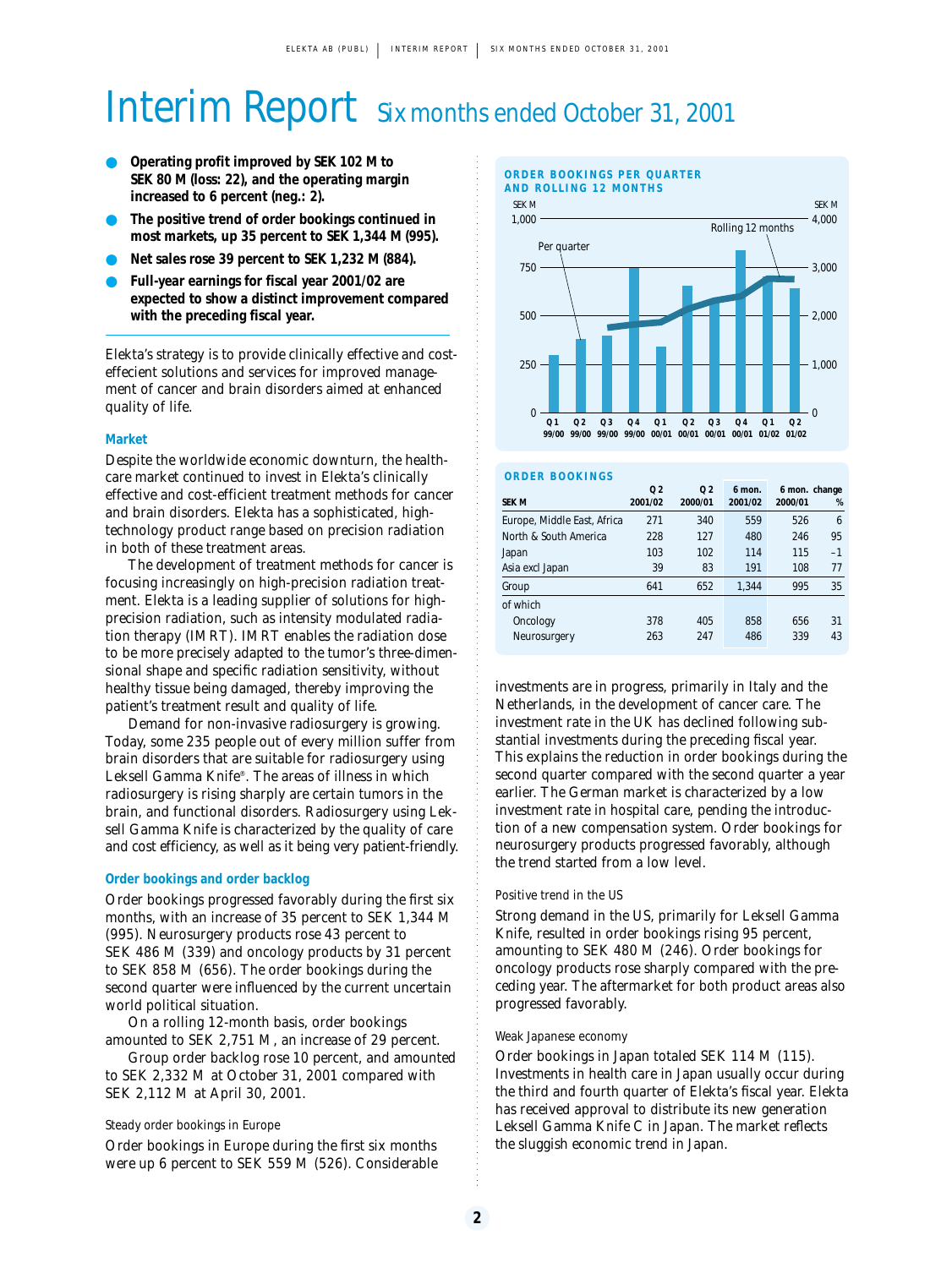

#### **NET SALES**

| <b>SEK M</b>                | 0 <sub>2</sub><br>2001/02 | 0 <sub>2</sub><br>2000/01 | 6 mon.<br>2001/02 | 2000/01 | 6 mon. change<br>% |
|-----------------------------|---------------------------|---------------------------|-------------------|---------|--------------------|
| Europe, Middle East, Africa | 331                       | 187                       | 531               | 336     | 58                 |
| North & South America       | 198                       | 206                       | 373               | 380     | $-2$               |
| Japan                       | 25                        | 75                        | 111               | 127     | $-13$              |
| Asien exkl Japan            | 134                       | 22                        | 217               | 41      | 429                |
| Group                       | 688                       | 490                       | 1,232             | 884     | 39                 |
| of which                    |                           |                           |                   |         |                    |
| Oncology                    | 483                       | 314                       | 843               | 571     | 48                 |
| Neurosurgery                | 205                       | 176                       | 389               | 313     | 24                 |

#### Favorable demand in Asia

Demand for advanced cancer care in the region is increasing, giving rise to strong order bookings for oncology products, primarily in China and Taiwan. Order bookings in Asia rose 77 percent to SEK 191 M (108).

#### **Net sales**

Group net sales rose 39 percent to SEK 1,232 M (884). Exchange rate movements contributed to an 11-percent improvement in net sales. Net sales increased to SEK 389 M (313) for neurosurgery products and to SEK 843 M (571) for oncology products. Net sales of aftermarket products and services increased 24 percent to SEK 351 M (282), and represented 28 percent of Group net sales.

On a rolling 12-month basis, net sales totaled SEK 2,508 M, an increase of 35 percent.

#### **Result**

Operating profit improved by SEK 102 M to SEK 80 M (loss: 22). The improvement during the first six months was primarily attributable to larger volumes and product mix. Operating margin improved to 6 percent (neg.: 2).

Investments in research and development increased 16 percent, and amounted to SEK 64 M (55). These investments, which are expensed as incurred, corresponded to 5 percent (6) of net sales.



Net financial items amounted to income of SEK 6 M (expense: 2). This included net interest expenses of SEK 3 M (17), of which convertible debenture loans accounted for SEK 5 M (12). Earnings from participations in associated companies amounted to SEK 6 M (0), and foreign exchange differences totaled SEK 3 M (15).

Profit after net financial items amounted to SEK 86 M (loss: 24). Profit after taxes was SEK 59 M (loss: 13).

Earnings per share amounted to SEK 1.95 (loss: 0.47) for the first six months.

Return on equity amounted to 12 percent and return on capital employed was 18 percent (1).

#### **Investments and depreciation**

Investments in intangible and tangible fixed assets amounted to SEK 12 M (24). Amortization/depreciation of intangible and tangible fixed assets totaled SEK 30 M (32).

#### **Liquidity and financial position**

Cash flow before investments amounted to SEK 12 M (neg. 7). Cash flow after investments and divestments amounted to SEK 4 M (neg. 29). Tied-up operating capital, primarily in accounts receivable, rose during the



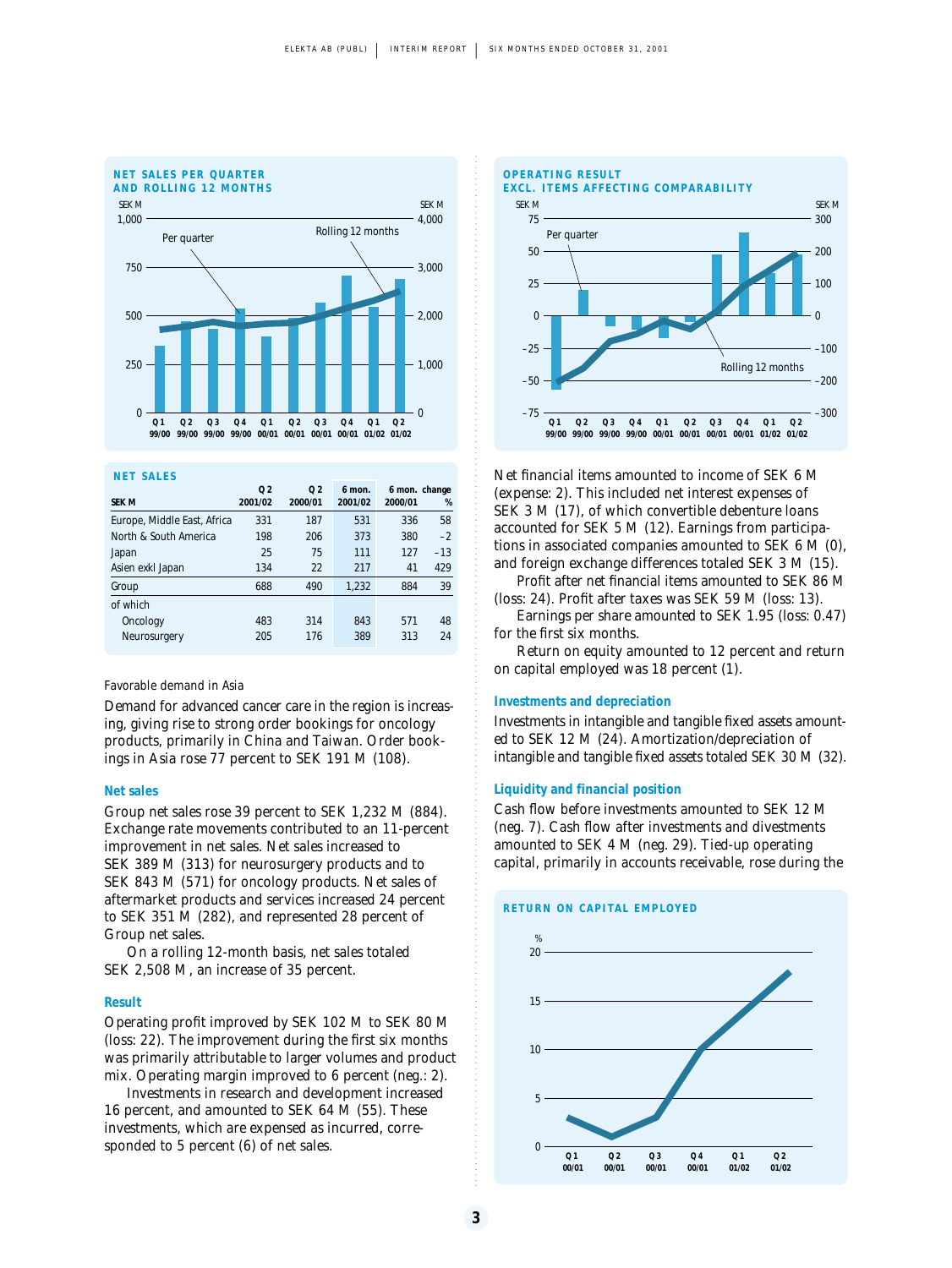#### **Change in accounting principles**

The Swedish Financial Accounting Standards Council's new recommendation regarding income tax resulted in a change of accounting principles for Elekta. The income statements and balance sheets for preceding year were adjusted in accordance with the new principles. Loss carry-forwards and other temporary differences, totaling SEK 209 M at April 30, 2001, were reported as a deferred

tax receivable, resulting in a corresponding increase in shareholders' equity. With this exception the same accounting principles have been applied as in Elekta's latest annual report. This interim report has been prepared in accordance with the Swedish Financial Accounting Standards Council's recommendation RR 20, Interim reports.

| Income statement                          | 3 months       | 3 months       | 6 months | 6 months | 12 months      | 12 months      |
|-------------------------------------------|----------------|----------------|----------|----------|----------------|----------------|
|                                           | Aug-Oct        | Aug-Oct        | May-Oct  | May-Oct  | Nov-Oct        | May-April      |
| <b>SEK M</b>                              | 2001/02        | 2000/01        | 2001/02  | 2000/01  | 2000/01        | 2000/01        |
| Net sales                                 | 688            | 490            | 1,232    | 884      | 2,508          | 2,160          |
| Cost of products sold                     | $-441$         | $-332$         | $-777$   | $-609$   | $-1,570$       | $-1,402$       |
| Gross income                              | 247            | 158            | 455      | 275      | 938            | 758            |
| Selling expenses                          | $-90$          | $-84$          | $-167$   | $-150$   | $-337$         | $-320$         |
| Administrative expenses                   | $-69$          | $-56$          | $-128$   | $-109$   | $-257$         | $-238$         |
| R&D expenses                              | $-34$          | $-30$          | $-64$    | $-55$    | $-136$         | $-127$         |
| Exchange differences in operation         | $-7$           |                | $-16$    | 17       | $-14$          | 19             |
| Operating result                          | 47             | $-5$           | 80       | $-22$    | 194            | 92             |
| <b>Financial net</b>                      | $\overline{4}$ | $-1$           | 6        | $-2$     | $-15$          | $-23$          |
| Income after financial items              | 51             | $-6$           | 86       | $-24$    | 179            | 69             |
| Taxes                                     | $-18$          | $\overline{2}$ | $-33$    | 10       | $-72$          | $-29$          |
| Minority                                  | 3              |                | 6        |          | $\overline{7}$ | $\overline{2}$ |
| Net income                                | 36             | $-3$           | 59       | $-13$    | 114            | 42             |
| Earnings per share, SEK                   | 1.15           | $-0.11$        | 1.95     | $-0.47$  | 3.94           | 1.52           |
| <b>Cash flow</b>                          |                |                |          |          |                |                |
| Operating cash flow                       | 59             | 16             | 113      | 13       | 240            | 140            |
| Change in working capital                 | $-100$         | $-39$          | $-101$   | $-20$    | 47             | 128            |
| Cash flow before investments              | $-41$          | $-23$          | 12       | $-7$     | 287            | 268            |
| Investments and disposals                 | $-1$           | $-16$          | $-8$     | $-22$    | $-28$          | $-42$          |
| Cash flow after investments and disposals | $-42$          | $-39$          | 4        | $-29$    | 259            | 226            |

## Balance sheet

| <b>SEK M</b>                                           | Oct. 31, 2001 | Oct. 31, 2000 | April 30, 2001 |
|--------------------------------------------------------|---------------|---------------|----------------|
| Intangible fixed assets                                | 406           | 429           | 415            |
| Tangible fixed assets                                  | 95            | 90            | 94             |
| <b>Financial fixed assets</b>                          | 20            | 24            | 18             |
| Inventories                                            | 278           | 248           | 224            |
| Other current assets                                   | 1.107         | 1,022         | 1,086          |
| Liquid assets                                          | 434           | 249           | 434            |
| <b>Total assets</b>                                    | 2,340         | 2,062         | 2,271          |
| Shareholders' equity                                   | 1.209         | 814           | 887            |
| Minority                                               | 2             | 9             | 8              |
| <b>Provisions</b>                                      | 71            | 73            | 76             |
| Convertible debenture loan                             | 3             | 221           | 226            |
| Other interest-bearing liabilities                     | 34            | 131           | 47             |
| Interest-free liabilities                              | 1,021         | 814           | 1,027          |
| Total shareholders' equity, provisions and liabilities | 2,340         | 2,062         | 2,271          |

## Changes in shareholders' equity

| <b>SEK M</b>                   | Oct. 31, 2001 | Oct. 31, 2000 | April 30, 2001 |
|--------------------------------|---------------|---------------|----------------|
| Opening balance                | 678           | 576           | 576            |
| Changed accounting principles  | 209           | 213           | 213            |
| Conversion of debentures       | 229           |               |                |
| Warrants premium               |               |               | $\overline{2}$ |
| <b>Translation differences</b> | 34            | 38            | 54             |
| Net income                     | 59            | $-13$         | 42             |
| Closing balance                | 1.209         | 814           | 887            |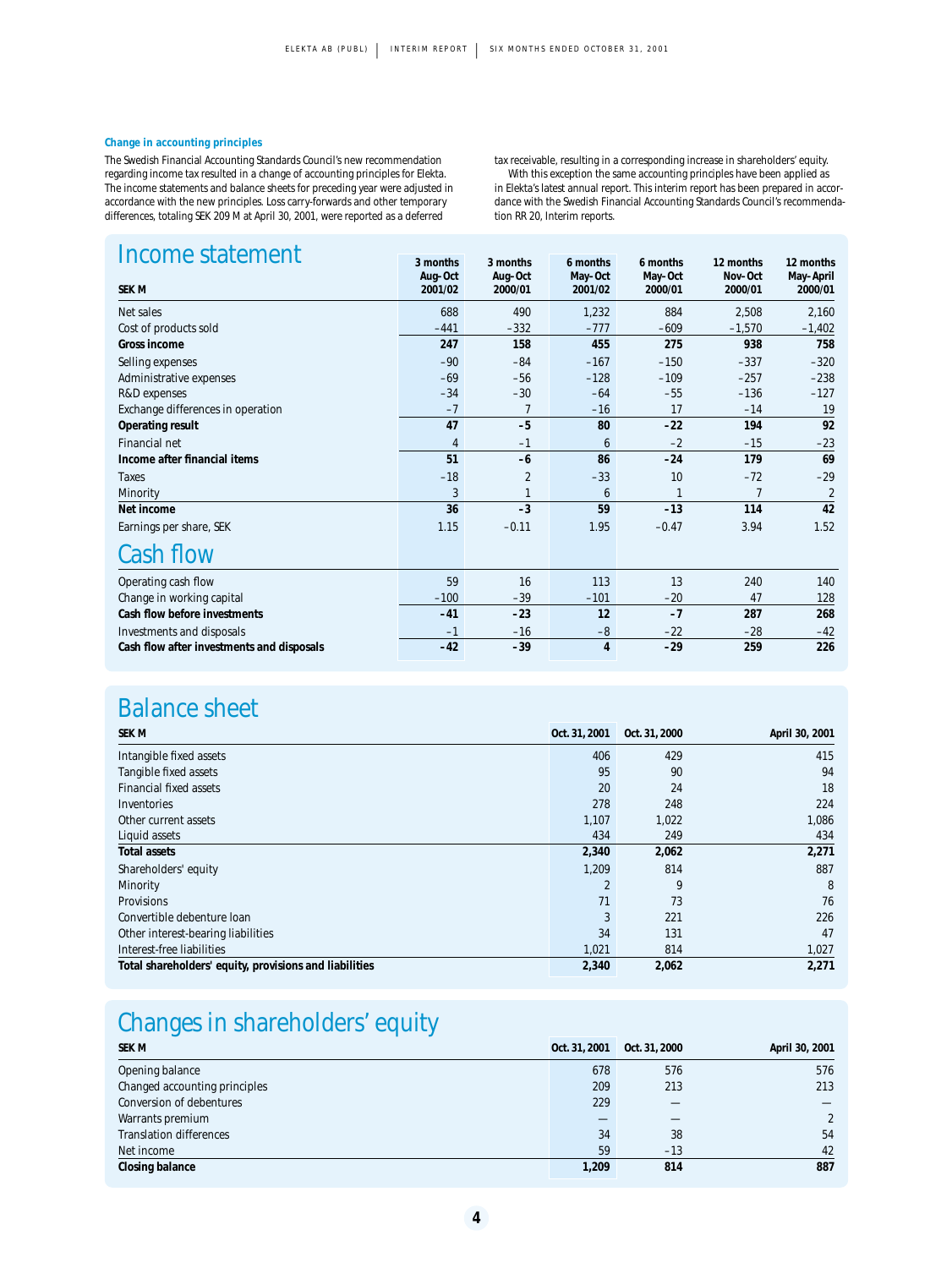second quarter as a result of substantial shipments and ongoing installations.

Liquid assets amounted to SEK 434 M on October 31, 2001, unchanged from April 30, 2001. Of the bank balances held, SEK 123 M was pledged, primarily as guarantees for customer advances received.

Convertible debenture loans in a nominal amount of SEK 229 M were converted. The outstanding SEK 4 M is due for repayment by December 31, 2001. The conversion resulted in 3,808,250 new Series B shares. The total number of shares amounts to 31,661,867.

Other interest-bearing liabilities decreased to SEK 34 M. The equity/assets ratio was 52 percent.

#### **Employees**

The average number of employees in the Group rose 12 percent to 883 (787). The number of employees at the close of the period was 911, compared with 854 on April 30, 2001.

#### **Parent Company**

Parent Company operations comprise Group management, joint Group functions and financial management. The Parent Company's loss before net financial items amounted to SEK 21 M (0). The average number of employees was 13 (13).

#### **Future prospects**

Despite the current uncertainty worldwide, net sales and operating profit for fiscal year 2001/02 as a whole are expected to be substantially better than in 2000/2001

#### **Financial information**

The nine-month interim report will be issued on March 12, 2002.

STOCKHOLM, DECEMBER 12, 2001 ELEKTA AB (PUBL) aurul Welesel

**LAURENT LEKSELL President**

*The Company's auditors have not reviewed this interim report.*

| Key figures                               | 12 months            | 12 months              | 12 months            | 12 months*           | 6 months*          | 6 months           |
|-------------------------------------------|----------------------|------------------------|----------------------|----------------------|--------------------|--------------------|
|                                           | May-April<br>1998/99 | May-April<br>1999/2000 | May-April<br>2000/01 | May-April<br>2000/01 | May-Oct<br>2000/01 | May-Oct<br>2001/02 |
| Net sales, SEK M                          | 1,787                | 1,789                  | 2,160                | 2,160                | 884                | 1,232              |
|                                           |                      |                        |                      |                      |                    |                    |
| Items affecting comparability, SEK M      | 14                   | 19                     |                      |                      |                    |                    |
| Operating result, SEK M                   | $-208$               | $-37$                  | 92                   | 92                   | $-22$              | 80                 |
| Operating margin, %                       | $-12$                | $-2$                   | $\overline{4}$       | 4                    | $-2$               | 6                  |
| Profit margin, %                          | $-14$                | $-4$                   | 3                    | 3                    | $-3$               | $\overline{7}$     |
| Shareholders' equity, SEK M               | 313                  | 576                    | 678                  | 897                  | 814                | 1,209              |
| Capital employed, SEK M                   | 914                  | 905                    | 959                  | 1,178                | 1,175              | 1,248              |
| Equity/assets ratio, %                    | 17                   | 31                     | 33                   | 39                   | 40                 | 52                 |
| Return on shareholders' equity, % **      | $-56$                | $-22$                  | 10                   | 5                    |                    | 12                 |
| Return on capital employed, %**           | $-17$                | $-3$                   | 12                   | 10                   | $\mathbf{1}$       | 18                 |
|                                           |                      |                        |                      |                      |                    |                    |
| Per share data                            | 12 months            | 12 months              | 12 months            | 12 months*           | 6 months*          | 6 months           |
|                                           | 1998/99              | 1999/2000              | 2000/01              | 2000/01              | 2000/01            | 2001/02            |
| Earnings per share before conversion, SEK | $-17.09$             | $-4.24$                | 2.21                 | 1.52                 | $-0.47$            | 1.95               |
| Earnings per share after conversion, SEK  | $-8.13$              | $-1.17$                | 2.70                 | 1.89                 | $-0.14$            | 1.98               |
| Shareholders' equity per share            |                      |                        |                      |                      |                    |                    |
| before conversion, SEK                    | 20.96                | 20.68                  | 24.33                | 31.84                | 29.57              | 38.18              |
| after conversion, SEK                     | 28.19                | 24.90                  | 28.43                | 35.03                | 32.99              | 38.18              |
| Interest on converted debentures          |                      |                        |                      |                      |                    |                    |
| net after tax, SEK M                      | 47                   | 45                     | 24                   | 17                   | 9                  | 3                  |
| Average number of shares                  |                      |                        |                      |                      |                    |                    |
| before conversion, 000s                   | 14,957               | 18,263                 | 27,854               | 27,854               | 27,854             | 30,392             |
| after conversion, 000s                    | 25,624               | 27,787                 | 31,662               | 31,662               | 31,662             | 31,662             |
| Number of shares at closing               |                      |                        |                      |                      |                    |                    |
| before conversion, 000s                   | 14,957               | 27,854                 | 27,854               | 27,854               | 27,854             | 31,662             |
| after conversion, 000s                    | 25,624               | 31,662                 | 31,662               | 31,662               | 31,662             | 31,662             |

\* Restated for new accounting principles for taxes. \*\* Based on rolling 12 months. Earnings per share after conversion and full exercise of warrants is SEK 1.93 (1.89). No dilution in earlier fiscal years and equity per share increases in all periods.